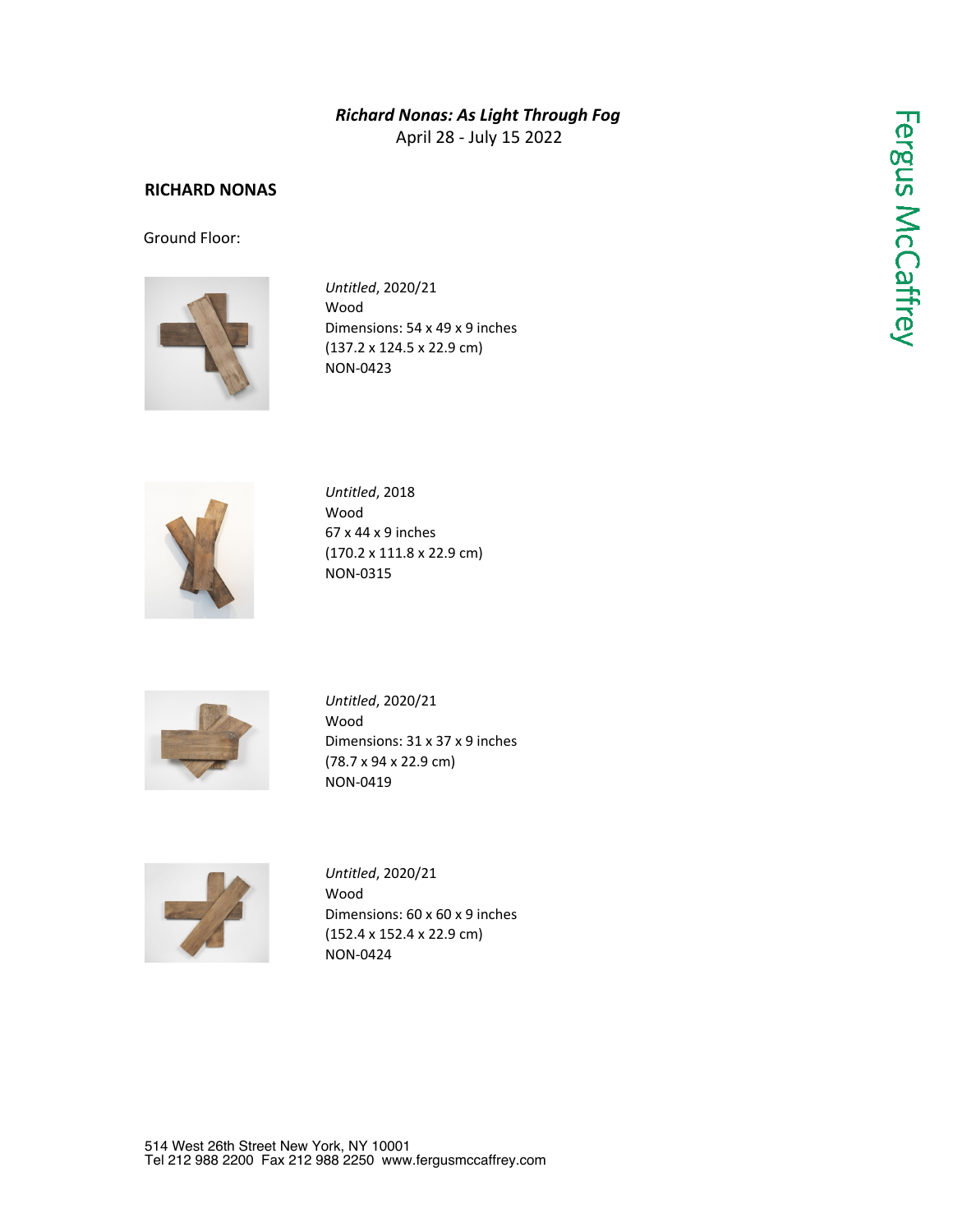*Untitled*, 2014 Steel 6 parts, each: 78 x 2 1/2 x 4 1/2 inches (198.1 x 6.4 x 11.4 cm) NON-0425



*Untitled*, 1983/2019 Steel Part 1: 12 x 14 1/2 x 7 3/4 inches (30.5 x 36.8 x 19.7 cm) Part 2: 19 x 22 x 7 3/4 inches (48 x 55.9 x 19.7 cm) Part 3: 12 3/4 x 14 3/4 x 7 3/4 inches (31.8 x 36.9 x 19.7 cm) NON-0310



*Untitled*, 2020/21 Wood Dimensions: 22 x 22 x 9 inches (55.9 x 55.9 x 22.9 cm) NON-0411



*Untitled*, 2020/21 Wood Part 1: 16 x 15 x 6 inches (40.6 x 38.1 x 15.2 cm) Part 2: 12 x 12 x 7 inches (30.5 x 30.5 x 17.8 cm) Part 3: 14 x 16 x 6 inches (35.6 x 40.6 x 15.2 cm) NON-0412

Mixed media room:



*Untitled*, 1970 Carpenter's glue on butcher paper Framed: 44 1/2 x 56 x 3 inches (113 x 142.2 x 7.6 cm) NON-0020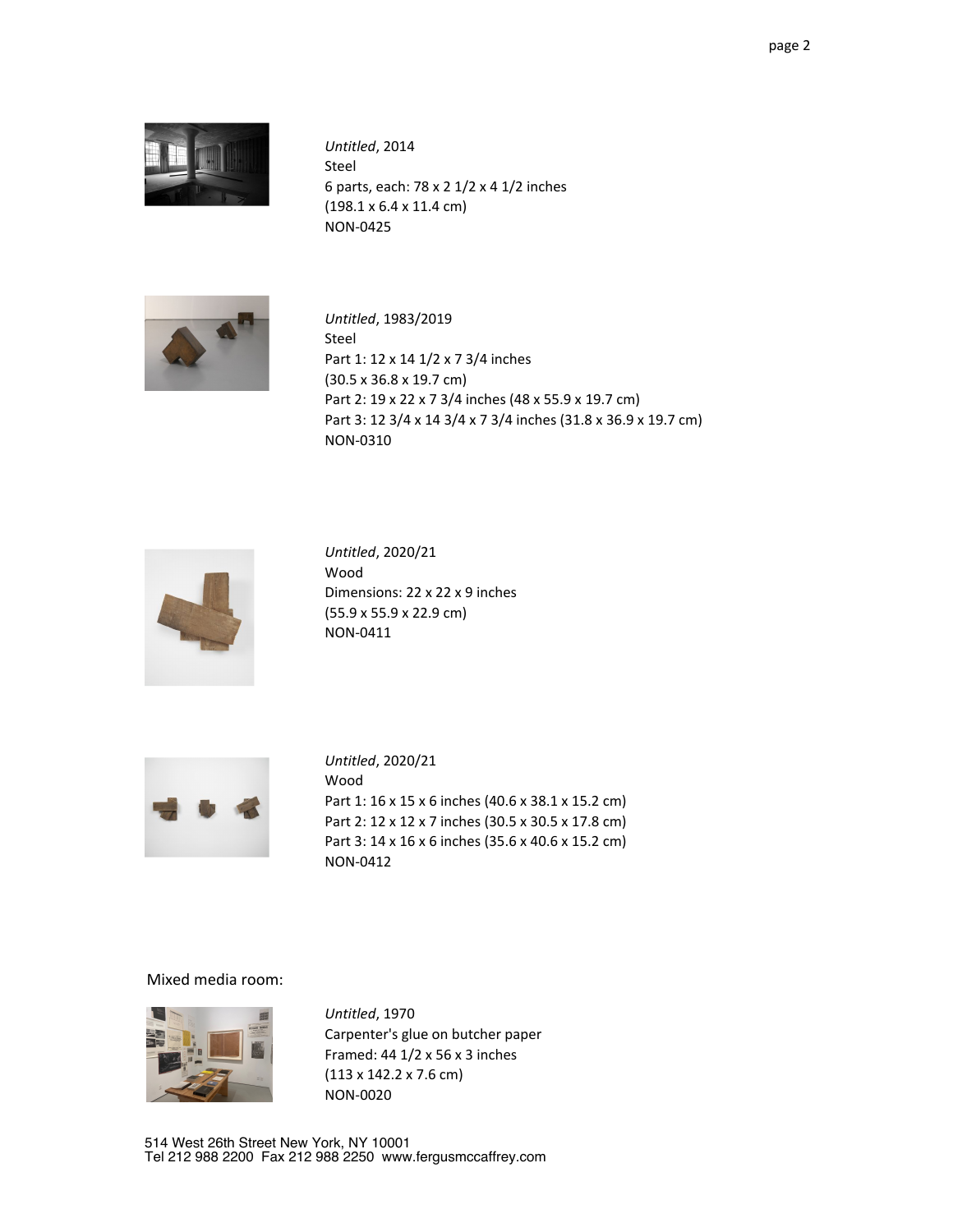## First Floor:



*Untitled*, 2020/21 Wood Dimensions: 43 3/4 x 25 x 7 1/2 inches (111.1 x 63.5 x 19.1 cm) NON-0422



*Hunk*, 2008 Steel 9 parts, 21 feet and 8 inches long Each: 5 1/4 x 78 x 4 1/4 inches 13.3 x 198.1 x 10.8 cm NON-0067



*Untitled*, 2020/21 Wood Dimensions: 15 x 15 x 6 inches (38.1 x 38.1 x 15.2 cm) NON-0413



*Untitled*, 1987 Steel 2 parts, each: 14 x 23 x 3 1/2 inches (35.6 x 58.4 x 8.9 cm) NON-0240



*Untitled*, 2020/21 Wood Dimensions: 15 x 12 x 8 inches (38.1 x 30.5 x 20.3 cm) NON-0414